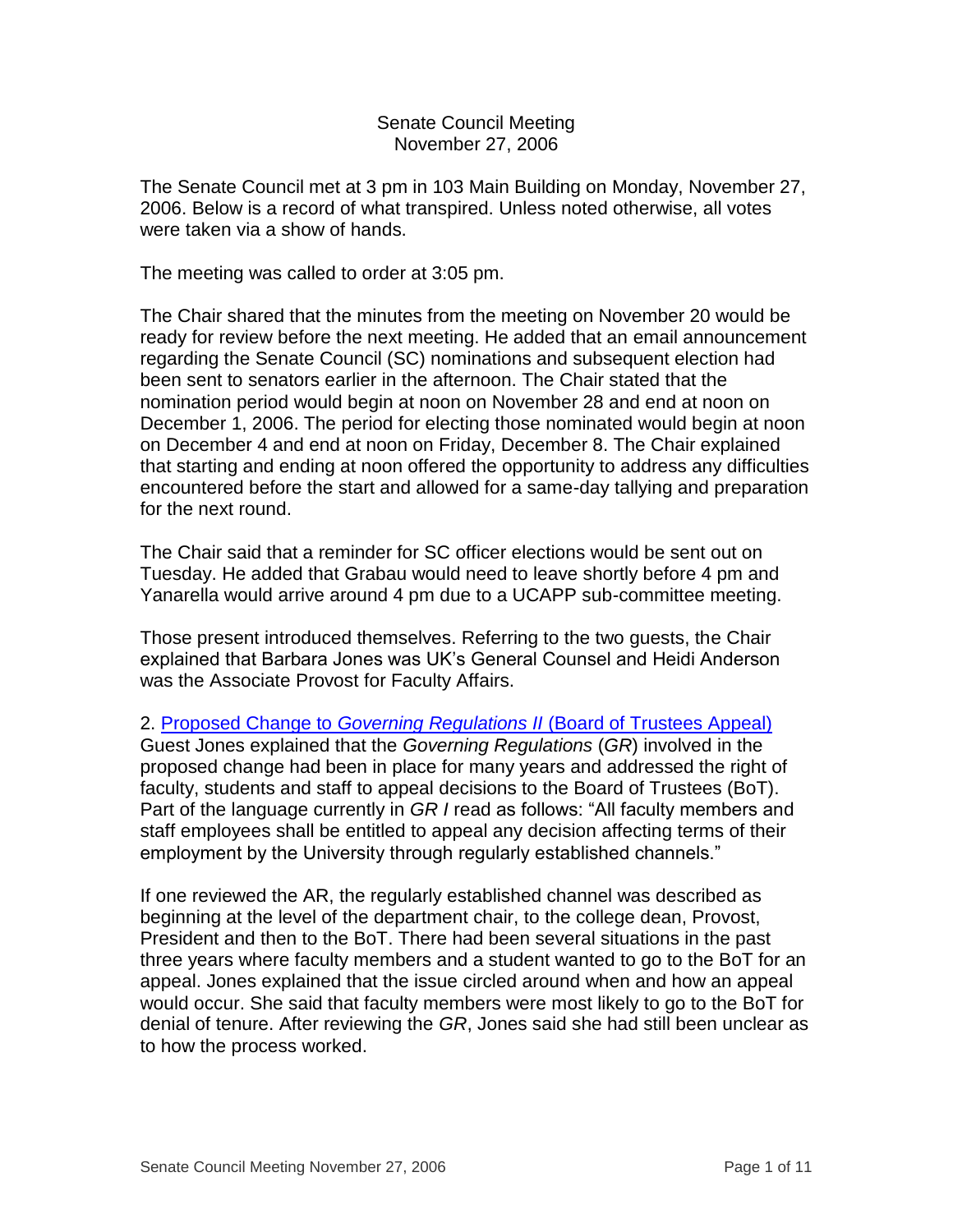Jones explained that she checked some of UK's benchmarks and combined the language in developing the proposed language. She said that the final decision maker was the President. Jones compared the BoT to the Supreme Court; the BoT had the discretion to hear a case or not. The President must hear the case, but the proposed language was written so the BoT could choose whether or not to hear the case; if the BoT decided to hear a case, it could also then decide to hold a hearing. She said she hoped to present the proposed language at the January BoT meeting, which would offer enough time to present it to the SC and the Senate, in December. Jones added that she would meet with the Staff Senate's Executive Committee on Wednesday and also share information at the full Staff Senate meeting. The proposal had been vetted through the President's executive staff.

Liaison Greissman asked if the proposed new language had been reviewed by the Student Government Association (SGA). Jones replied that she would do that, although scheduling might be a problem with finals. Jones confirmed for Thelin that the Staff Senate would be briefed, also. The Chair invited questions.

In response to Thelin, Jones said that during the past three years, approximately one case per year had been appealed to the BoT. Thelin wondered if that number was a large or small number. Jones said she could not respond to that, but said it seemed to be a trend. Jones said that the one case involving students was not the recent SGA election issue – it involved a referendum passed by the SGA that would have placed the Student Activities Board under the SGA's purview. The President had issued an opinion that the SGA did not have the authority to take such an action; the issue was subsequently sent to the BoT, but there was a lack of clarity regarding how an issue was taken to the BoT. Jones said she looked at other universities to see how they described the process of appealing to the BoT.

In response to Thelin's assertion that if only one case involved a student, then there could not be many involving faculty, Jones replied that even just one was enough to require a description of the process. Thelin wondered why one a year would be considered unwieldy. Jones said that it was not unwieldy, but there was still a need for a clear description of the process. It was necessary to have language regarding how one would appeal to the BoT. Thelin asked why all the cases could not be heard. Jones said that the BoT would not hear all the cases; it would decide a case based on merit. Thelin inquired if the BoT would hear every case under the present arrangement. Jones said that it was not clear; it was obvious that the Executive Committee of the BoT would act as a hearing panel, but there was no language describing if they had to hear every claim.

Waldhart opined that the proposed new language seemed reasonable and that it would be good to have such language in place. Michael suggested including a time frame by which the BoT would respond to an appeal; silence after a period of time could be interpreted as a denial of the claim. Jones agreed to the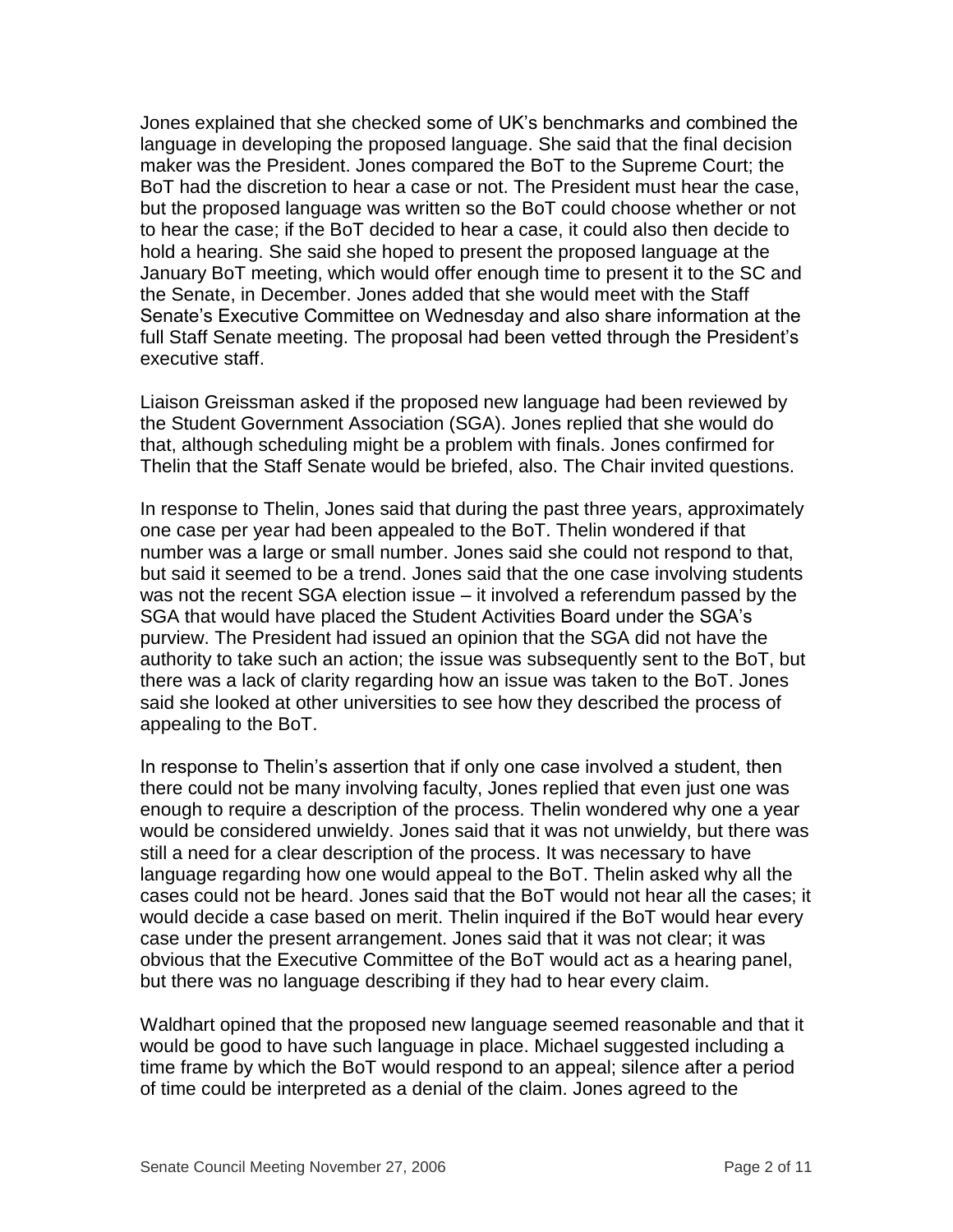suggestion. The Chair opined that the statement, "…Executive Committee shall serve as a hearing panel…" could mean that they had to hear an appeal. Jones said that the language could be confusing. Michael said that he thought that what was not clear was a right to appeal. Jones replied that the right to appeal was clear in the *GR*, but the uncertainty came when trying to discern what the right to appeal actually meant. It was not clear if the BoT was required to have a hearing. Thelin opined that the existing language was clear.

The Chair thought that whether or not the language was clear, it could be made clearer by saying that every person would have a hearing. Jones said she could note that as the input from the SC. Thelin stated that the Supreme Court analogy was mixing metaphors – the BoT was not the Supreme Court. Jones said that the process was similar; both could be considered a court of last resort. Clearly individuals could go beyond UK to the state or federal courts, but the BoT was the last resort at the university level. Duke entered the meeting at this point.

Jones said she thought she and Thelin should agree that they disagree on the meaning and intent of the proposed wording. In response to Thelin, Jones said that the BoT's position was that not every person was entitled to a hearing. Thelin said the wording had sufficed since 1918 to protect the rights of faculty. Jones said that the proposed language would not deny anyone the right to an appeal. Michael said that the BoT needed to decide on the appeal, but did not have to hold a hearing. Jones stated that by not hearing the case, the BoT would effectively uphold the original decision. Thelin stated that it gave an inordinate amount of responsibility to the president. Jones agreed.

Randall suggested the language could be clarified by using text such as, "…decision is within the discretion of the committee…." He said that "sound discretion" was not clear. Thelin thought that "sound" should remain to dictate that a sound decision should be made, as opposed to an arbitrary or capricious decision. Jones said that she would communicate the suggestions to others involved. In response to the Chair, Jones confirmed that she was looking for input, not approval.

Randall asked for clarification – did the BoT want the ability to refuse to hear a case or was Jones inferring or assuming that request? Jones replied that she met with the BoT and discussed the question of how to communicate or appeal to the BoT. She said a procedure needed to be added since the procedure was not clear in the *GR*. Jones said that she advised BoT members that she had searched the language of six to seven benchmarks and the proposed language was consistent with the benchmarks' language. Jones said while everyone had the right to appeal a decision, it was not absolute; the decision on whether or not to hear the case was within the discretion of the BoT. The BoT approved the language created and requested that Jones continue with gathering input.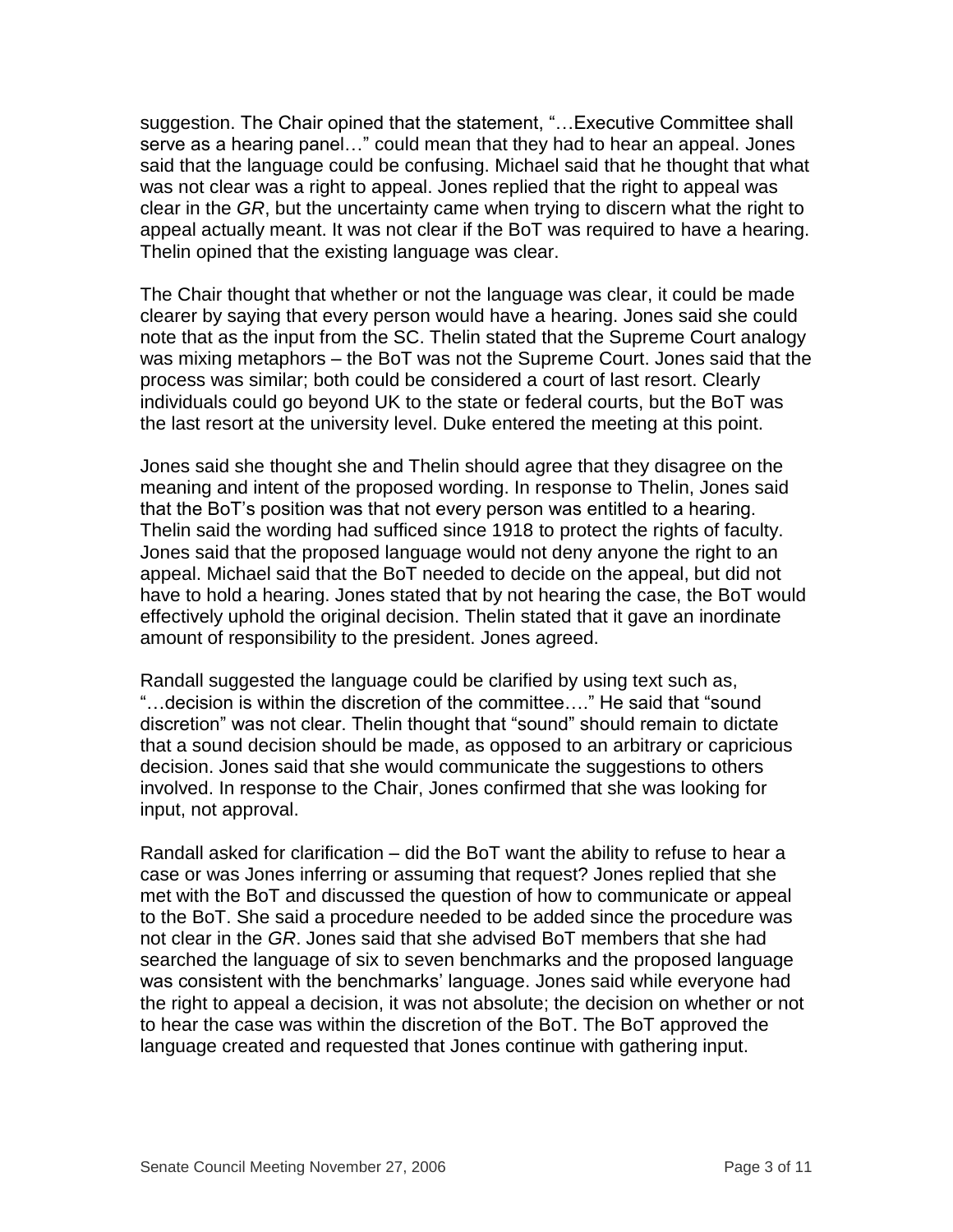The Chair stated that a motion was needed to send the proposed language to the Senate for its input. Waldhart **so moved**. Duke **seconded**. The Chair noted that no recommendation would be associated with the motion. A **vote** was taken and the motion to send the proposed change in the *GR* wording (regarding an appeal to the BoT) to the Senate for review and input at the December 11 meeting **passed** unanimously.

Michael asked if Jones could supply a written explanatory statement for use at the Senate and Jones agreed. The Chair asked when the BoT last heard a case. Jones replied that it was about 25 years ago. Dembo arrived at this point. Jones said that there was one denial of tenure case that was 25 years old and still ongoing, regarding the following of tenure review procedures in place years ago.

The Chair thanked Jones for attending and requested the rationale be sent to the Office of the Senate Council to be included in the handout for the December Senate meeting.

## 2. Changes to Clinical Title Series

The Chair shared that Associate Provost for Faculty Affairs Heidi Anderson was present to provide information about the proposed changes to the clinical title series (CTS). Guest Anderson thanked SC members for having reviewed the [proposed changes](http://www.uky.edu/USC/New/files/20061127/Clincial%20Title%20Series%20Proposal.pdf) in advance. She shared that the [Provost had asked her to](http://www.uky.edu/USC/New/files/20061127/Clinical%20Title%20Series_Memo.pdf)  [follow up](http://www.uky.edu/USC/New/files/20061127/Clinical%20Title%20Series_Memo.pdf) on the recommendations made by then-Associate Provost for Academic Affairs Dave Watt and Associate Provost for Programs Richard Greissman. Duke left the meeting at this point.

Anderson said that work on the issues addressed in the proposal began in 2004; the proposed changes had already been vetted through the particular colleges some time ago. Then-Provost Nietzel charged Watt with reviewing the CTS and proposing recommendations stemming from issues raised in the particular colleges. Watt and Greissman sought advice from the faculty of the six health care colleges and the Colleges of Law and Social Work. The chronology offered was based on Anderson's review of records. Anderson said that the recommendations were submitted to then-Provost Smith in November 2005; Provost Smith in turn sent the recommendations to then-SC Chair Yanarella in December 2005.

Anderson shared that upon entering into her position, Provost Subbaswamy requested she review the suggestions. Anderson said she also looked at UK's benchmarks and the University of Minnesota and the University of Texas. Anderson said she added the two university's information to offer a 2006 perspective. Anderson said that she and Provost Subbaswamy met with Chair Tagavi to get direction as to next steps. Five of the eight recommendations needed action only by the Provost; the other three recommendations required input from the University Senate and BoT or, for *Administrative Regulations* (*AR*) changes, administrative action. Anderson explained that the recommendations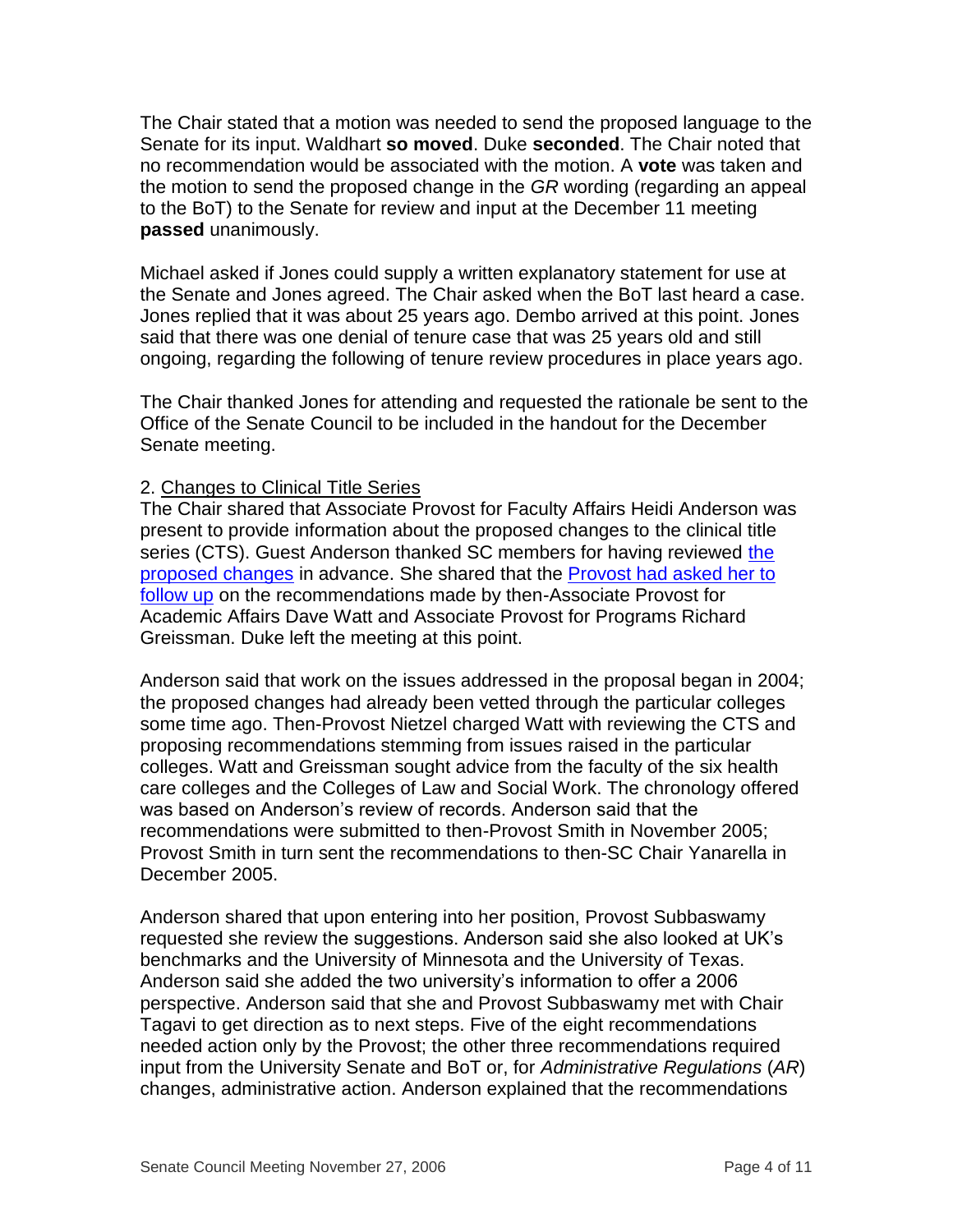were separated into those recommendations needing and not needing Senate action and/or changes to the administrative regulations. She said she kept the original numbering, though, to avoid confusion. Duke entered the meeting at this point.

The Chair suggested that the recommendations needing Senate approval be reviewed one at a time. Anderson said that recommendation #3 asked that the 25% cap on the number of CTS faculty be removed. The Colleges of Nursing and Medicine had exceeded that percentage for a number of years; when the cap was written into the *AR* in the mid-80s, there was little perspective regarding how the mission of health care would change over the years. The background information also explained that the Senate approved the cap and also suggested possibly revisiting the issue in the future. Anderson suggested that the revisiting was coming 20 years later, in the form of suggesting a removal of the cap. She said that the recommendation would apply to any college utilizing the CTS. The Chair asked Greissman if he had anything to add; Greissman replied that Anderson had explained the situation well.

The Chair asked where the 25% cap was codified. It was not clear if it was in the *AR* or *GR*. Anderson said she had seen the reference in interpretations by colleges. Enacting the recommendation to remove the 25% cap would require BoT approval. Grabau suggested that references to "Faculty Senate" be replaced with "University Senate." He asked for the percentages of CTS faculty in the eight colleges utilizing the CTS. Anderson referred him to page three of the proposal, which listed the College of Medicine (COM) at 56% and the College of Nursing d(CON) at 50%. All other affected colleges have percentages below 25%.

Michael asked about the concern expressed by College of Dentistry faculty about removing the cap. Anderson said she did not know and had been unable to discern what the concerns had been. Dembo said he was not present at the meeting during which the discussion took place and that no one had approached him with a specific concern. Anderson said that she had a meeting scheduled with Watt and said she hoped he could shed some light on any concerns. Michael said that since recommendation #3 was ultimately approved, it might be assumed that the concerns were addressed or outvoted.

Greissman wondered if the concerns expressed were similar to concerns in the Senate about lecturer faculty – if one class of faculty became too large it could undermine the tenure track systems. However, the CTS was so specific and entailed a specialized job of clinicians, which would not impinge on tenurable title series faculty. Greissman added that it was unclear if recommendation #3 spoke to tenure in the CTS or to a situation in which a faculty member would switch from one tenure track to another. Dembo said that while he agreed that there were large differences between lecturer faculty and CTS faculty, CTS faculty were appointed and bound by contractual obligations. He expressed concern that if CTS faculty were given voting rights as they pertained to the granting of tenure,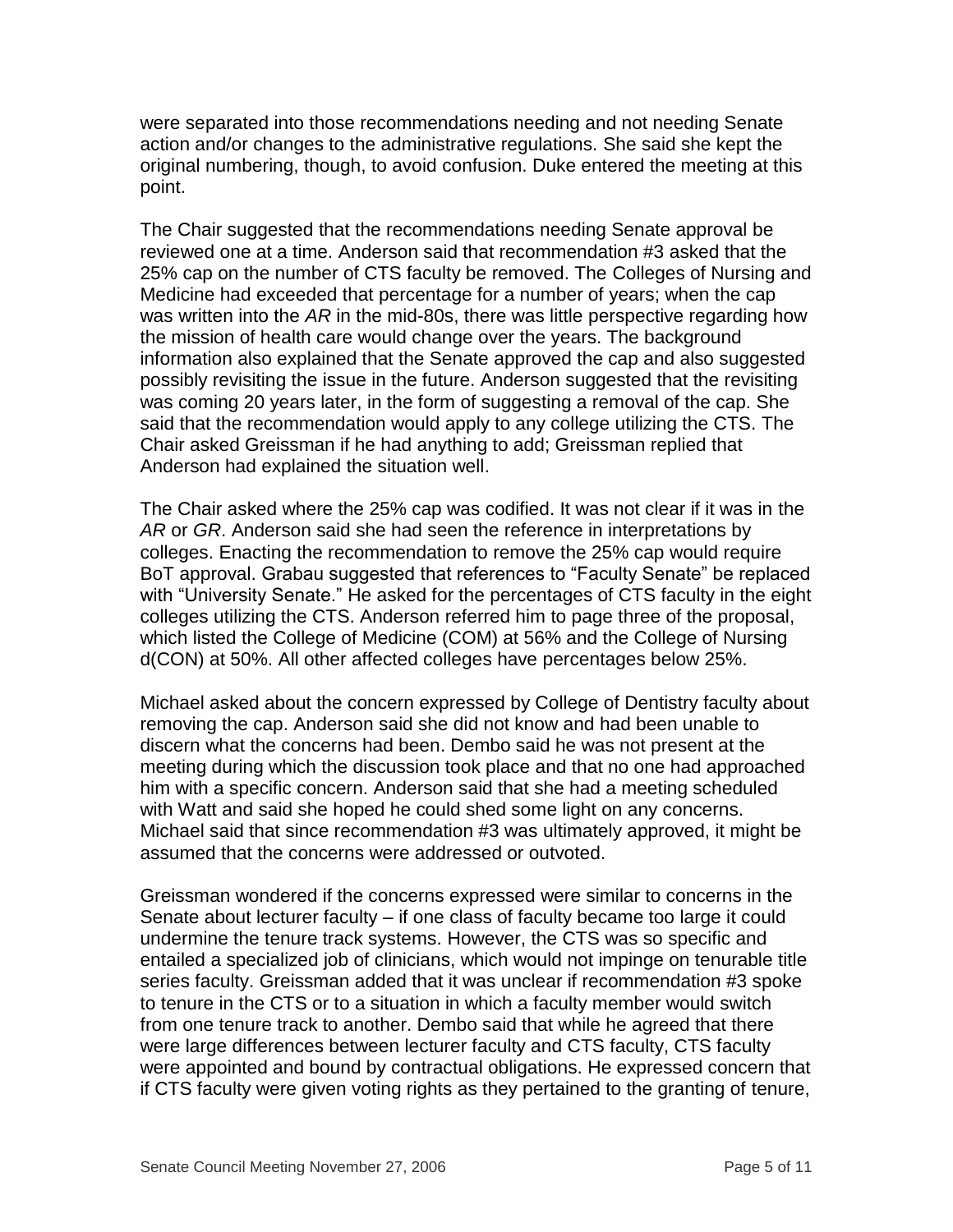CTS faculty might feel compelled to vote in such a way as to support the sentiment of the college dean, who was responsible for renewing CTS contracts. Dembo said that he did not want to alienate CTS faculty, who were bona fide members of the university community, but that offering voting rights would set up a paradox. Grabau entered the meeting at this point.

Greissman stated that a precedent existed for granting limited voting privileges, perhaps on common interest issues and not the granting of tenure. Anderson said that in her college, the College of Pharmacy, some faculty were granted voting rights only on certain issues. Other faculty had voting rights on all issues. Replying to questions from Duke and Dembo, Anderson explained that the dean would need to educate faculty situation-by-situation about who was eligible to vote on which issue. Grabau left the meeting at this point.

There was a brief discussion about where the 25% cap figure came from. Lesnaw asked if there was information available regarding ratios or percentages of CTS-similar faculty tracks at benchmarks. Anderson replied that it was difficult to get such information without knowing a contact personally at an institution. She said she would try to get that data. Anderson confirmed for Duke that the COM was currently in violation of the cap. In response to a question from Lesnaw, Duke explained that CTS faculty in basic research did a lot of teaching.

Lesnaw expressed concern that removing the cap could jeopardize UK hiring more research and teaching faculty in the field of medicine who were needed to support UK's expansion. Anderson reminded SC members that CTS faculty were in more than just the COM; large numbers of CTS faculty also resided in the CON.

Anderson said that Pharmacy, for its curriculum, would like to have more than 25% of its faculty be in the CTS. The accrediting bodies' standards of the health colleges required experiential education for students; to get that effectively, the College needed clinically qualified faculty. In a few years, the Pharmacy experiential activities would increase from one year of experience to threequarters of the curriculum. Anderson said that Pharmacy was forced to put that type of education into the hands of those who were not faculty members.

Greissman said that the language in the draft policy regarding tenuring was ambiguously worded and could permit an interpretation that assumed tenurability in the Clinical Title Series was being proposed. He thought not, but urged the Senate Council to seek clarity on this point. Lesnaw replied that her concern was not competition, per se, but rather that traditional faculty lines would suffer at the expense of CTS. Michael said that there could be a problem with trying to quantitatively measure faculty series' that were utilized differently in different departments/schools. He said the College of Law would like to have a clinical type model that would train students on how to become a practicing lawyer, but said that other law firms in the area would cry foul, should such an office be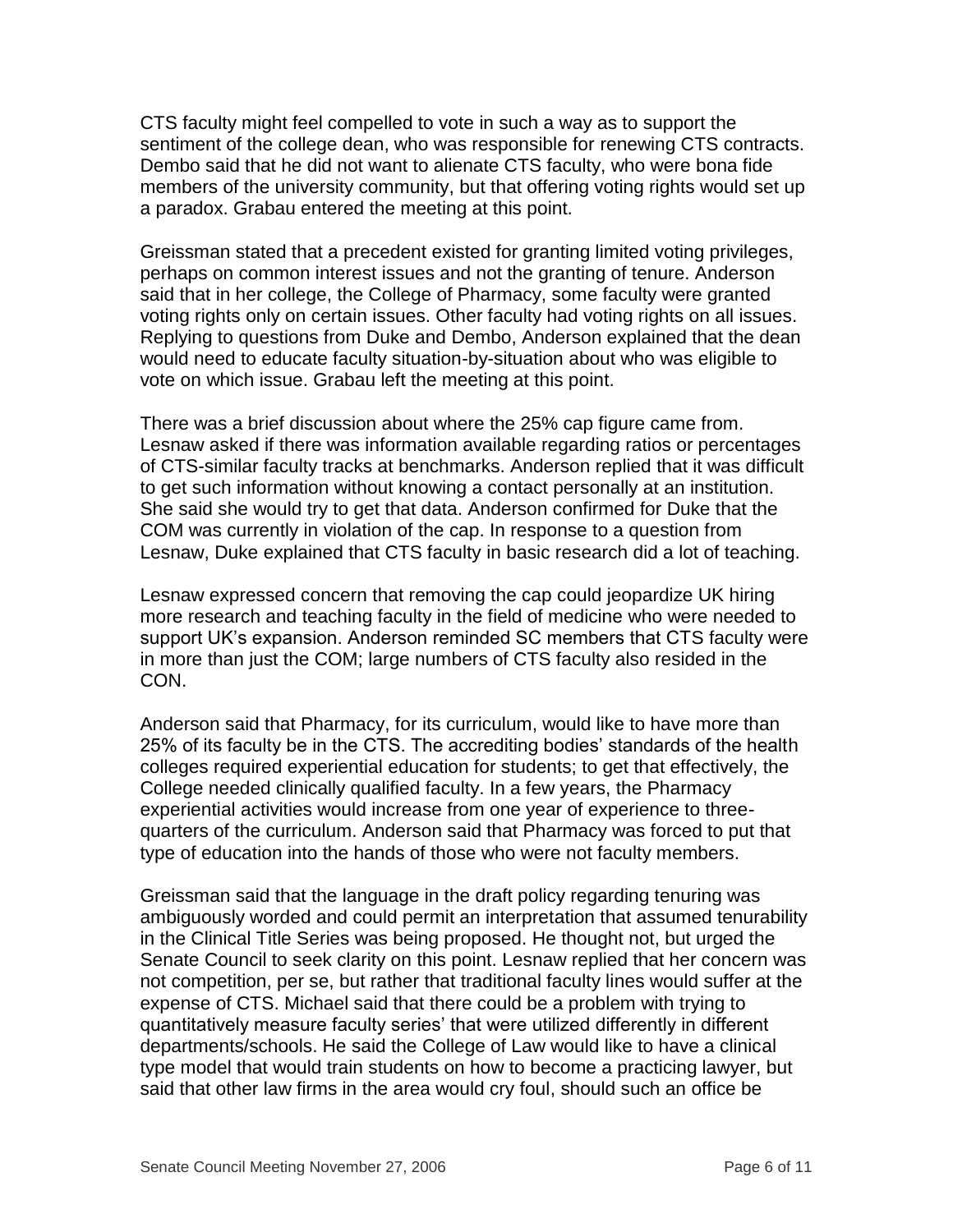created. The caps kept UK from becoming too entrepreneurial. He said that perhaps the cap could change – if the cap was violated, it could merely mean a college needed to focus on traditional faculty and research.

Anderson pointed out that recommendation #3 included language that the Senate "…may request an annual report on these percentages…" – she wondered if that would allay concerns. She said that if the cap was removed, the wording could be changed to mandate a report, not merely allow for one.

Dembo said that he sent to those present a link to a document on Davy Jones' website that dealt with the history of the university, as well as the CTS. He said that an ad hoc SC committee, chaired by Brad Canon, came up with the 25% cap. Dembo suggested SC members review the text and discuss the issue again at a subsequent meeting. Greissman suggested that individual units could establish their own percentages for caps, instead of trying to make one cap size fit all affected colleges. To clarify for Duke, Michael said that a unit could be defined as a college, but could also refer to departments in a large college, like the College of Arts & Sciences.

Anderson confirmed for Lesnaw that the recommendations had previously been approved by college councils. The Chair commented that he had been present at a recent COM faculty council meeting; those present said that they supported recommendation #3. Anderson said that Pharmacy also supported it.

The Chair synopsized the comments offered; he said that the concerns primarily boiled down to allowing the faculty of a college determine the cap on CTS faculty and also that language in recommendation #3 be changed so that a report must be submitted. No SC members were ready to make a motion to approve recommendation #3.

Dembo **moved** to table the discussion on recommendation #3 until the Senate Council met on December 4. Lesnaw **seconded**. A **vote** was taken and the motion **passed** unanimously. The Chair said that the SC would revisit the issue at the next meeting.

The Chair said that the next item needing review was recommendation #6. Anderson said that the recommendation was pretty straightforward – it would allow faculty in the CTS to be eligible for sabbatical after seven years of continuous, full-time service. Anderson explained that many CTS faculty felt as though they were not a part of the university. She said recommendation #6 would allow a college to opt to allow sabbatical for a CTS faculty member. Approval of the recommendation, however, would require changes to the *GR* and *AR*, along with a change to the *Senate Rules*.

There was extensive discussion on recommendation #6 among the majority of SC members and Anderson regarding what types of financial concerns could be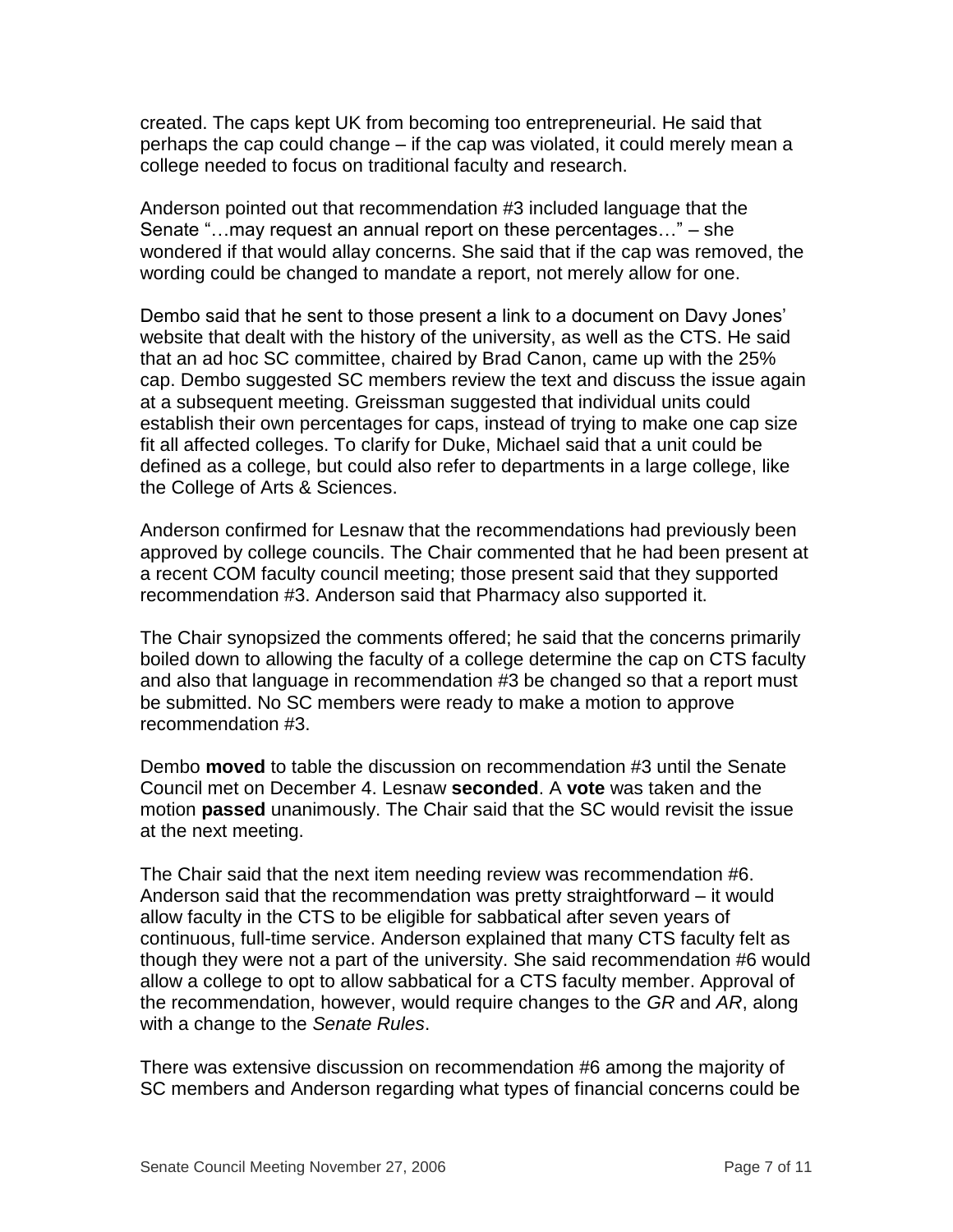a part of enacting such a recommendation. Along with the basic concern that recommendation #6 should include language regarding funding, there were more specific concerns raised:

- Who would be responsible for shouldering the burden of salary and benefit funding while a CTS faculty member was on sabbatical?
- Would clinical income received from KMSF's billing apparatus qualify as internal or external? Did it matter if the funding came from an internal or external source?
- What would the effect be on a college, such as Pharmacy, that had CTS faculty but were prohibited from charging patients to create income?
- Could the decision regarding an appropriate funding source be made by each college, individually?
- Would the funds for sabbatical be raised by the individual, or by a college's CTS faculty as a group?
- How would recommendation #6 make allowances for different colleges' standards regarding the responsibility of funding a sabbatical for CTS faculty?
- Does the term "may" in recommendation #6 allow a college to pick and choose which CTS faculty could take a sabbatical, or did it imply that a college as a whole could offer sabbatical to CTS faculty or not offer?
- How do UK's benchmarks with large numbers of CTS faculty (greater than 50% of faculty as a whole) address the issue of funding for sabbatical of CTS faculty?
- Since the current requirements for sabbatical for faculty require the sabbatical be used for advanced training, scholarly activity or continuing education in specialty areas, how would it affect CTS faculty, who may or may not engage in scholarly activity as a part of their employment?
- Does a physician CTS faculty member on sabbatical automatically receive financial support by a hosting institution, or does it vary from situation to situation?
- Did the approval by all deans in the eight colleges (Dentistry, Health Sciences, Medicine, Nursing, Pharmacy, Public Health, Law and Social Work) mean that the deans understood that there were varying sabbatical funding policies in different colleges, or that the deans assumed recommendation #6 was in step with solely each dean's own college?
- Would the funding for CTS faculty sabbaticals jeopardize funding for traditional faculties' sabbaticals?
- Should funding of CTS' sabbatical stand in the way of the principle that sabbaticals serve a valuable purpose?

Yanarella arrived during the discussion. SC members ultimately requested that funding concerns be addressed somehow in recommendation #6, perhaps allowing individual units to make their own decisions about how to fund CTS sabbaticals. The Chair said that no motion was necessary, since Anderson would be returning the following week with a revised recommendation #6.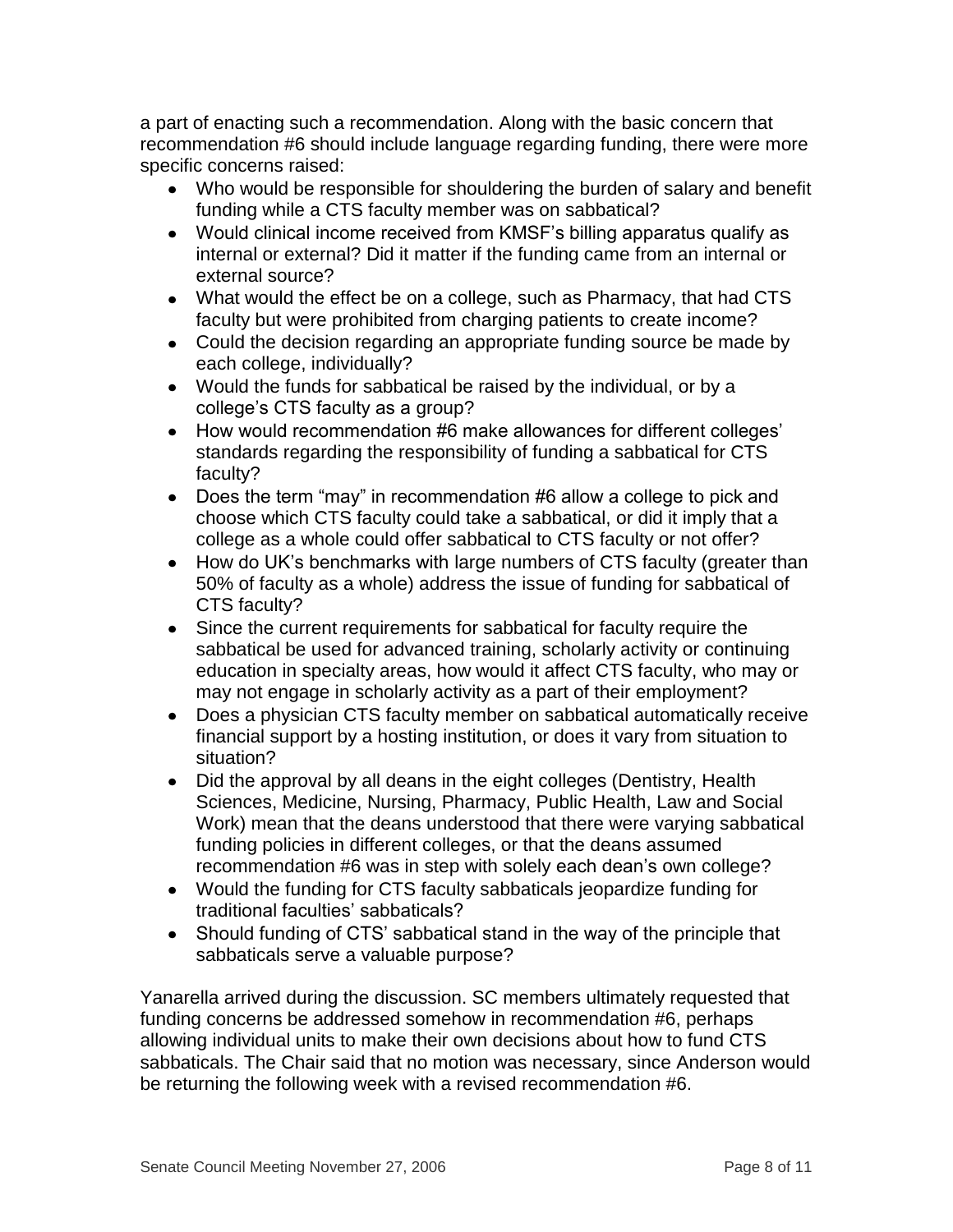The next and last item for discussion regarding CTS faculty was recommendation #7, that CTS faculty would be eligible for election to the University Senate. Such a change would require a change to the *Senate Rules* and *AR*, if the Senate approved it. A shorter discussion ensued on recommendation #7. Among SC members concerns were:

- How would the Senate be affected if a CTS faculty on a one-year contract was elected to the standard three-year term of a senator? (Michael stated that the *Senate Rules* provided for the filling of a vacancy, which is what the situation would be if someone's contract was not renewed and s/he ceased to be a UK employee.)
- How appropriate would it be for CTS faculty, many of whom do not have a teaching or academic responsibility, to serve in the body that is the final authority on curricular issues?
- Does teaching a resident at a patient's bedside or at a research bench, but not in a classroom, constitute a scholarly activity?

The Chair stated that if SC members did not have any further questions on recommendation #7, a motion should be made around which further discussion could center.

Lesnaw **moved** that recommendation #7, which suggested that faculty in the clinical title series would be eligible for election to the University Senate, be sent to the Senate with a positive recommendation. Waldhart **seconded**. After a brief discussion and a review of the *Senate Rules*, it was determined that CTS faculty were already factored into apportionment for the elected faculty seats. In response to a statement by Michael, the Chair said that the *Senate Rule* on apportionment reflected language in the *AR* – the Senate did not have such autonomy that it could change the number of elected faculty seats. He added that, like the other recommendations, recommendation #7 was brought to the SC (and, ultimately, the Senate) for input, not approval.

A **vote** was taken on the motion that recommendation #7, which suggested that faculty in the clinical title series would be eligible for election to the University Senate, be sent to the Senate with a positive recommendation. The motion **passed** with seven in favor and one against.

There was general discussion about the three recommendations. Lesnaw was appalled that CTS faculty were counted in the apportionment of Senate seats, but were unable to serve in the Senate. Michael suggested, and other SC members agreed that the three recommendations should go to the Senate together; since there was one more SC meeting before the December Senate meeting, it was likely that could happen in time for the December meeting. Mrs. Brothers offered to send Anderson a copy of the draft meeting minutes.

Noting the time, the Chair expressed a keen desire to discuss the rule waiver request, since it had been postponed from the November 20 SC meeting.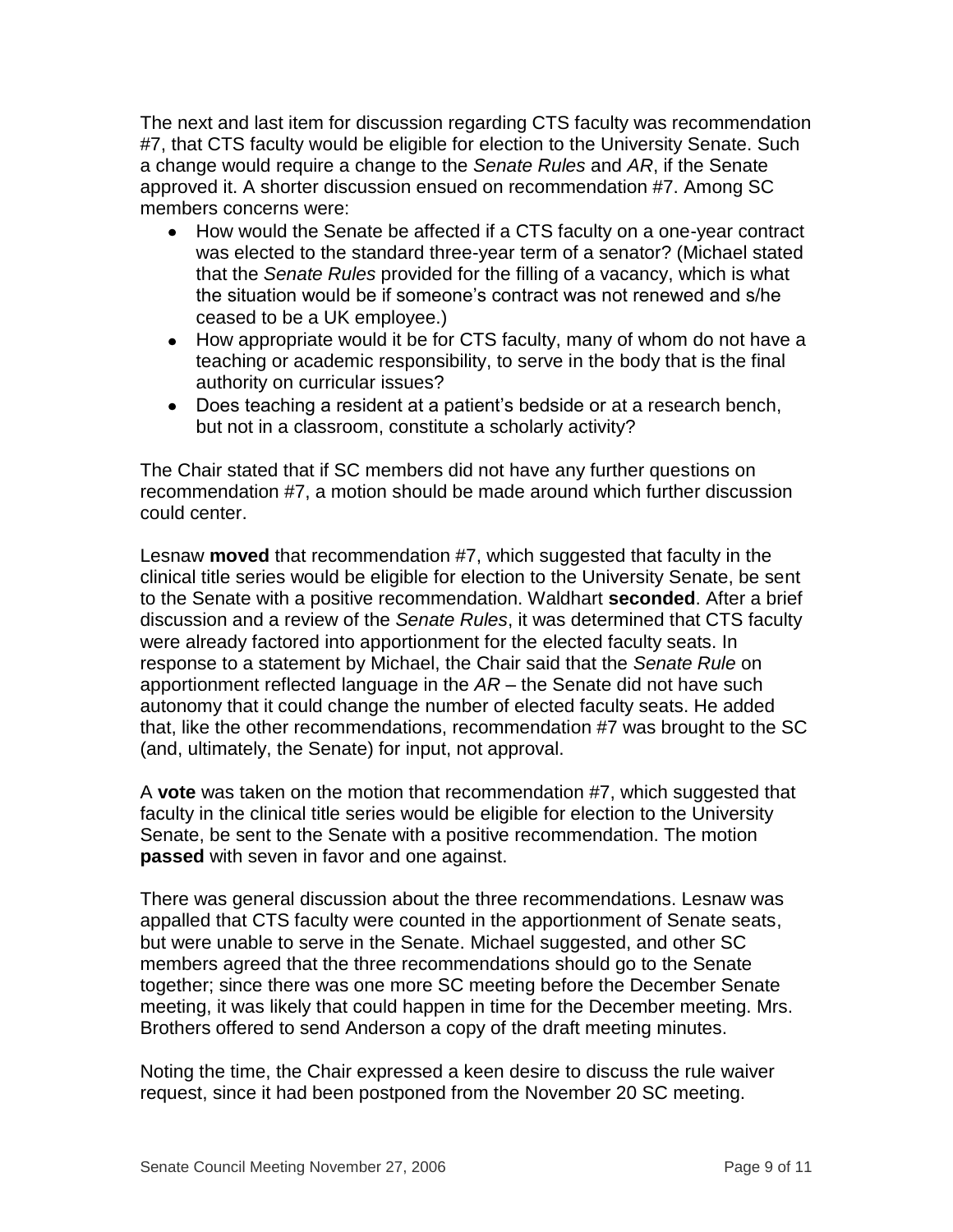## 4. Rule Waiver Request - Retroactive Withdrawal Application Past "Two-Year Window"

The Chair reminded SC members that there had been two requests for a waiver of the "two-year window" rule (window rule) during the semester: one for a student that SC members believed should be waived; and one for a student whose then-new dean misunderstood the process and did not submit the necessary paperwork on time. The Chair said that the case before them involved a student who arrived at the advisor's office on the Friday of the last day of the window with a very incomplete retroactive withdrawal application (RWA). In addition, the student had not filled out the additional forms required by the college. The advisor in charge of receiving RWA applications stated that the form was not complete and therefore would not accept the RWA. The student subsequently requested a waiver of the two-year window. The Chair said there was a question as to whether or not the application should have been accepted.

Michael, also chair of the Senate's Rules and Elections Committee (SREC), explained that the SREC had discussed the issue. Michael said that the SREC felt it would have been best for the college to provisionally accept the RWA, but was indeed within its rights not to accept the RWA. He said that regardless of the SREC thoughts on the matter, the SC could still vote to waive the window rule. The Chair said that the SC was being asked to decide if the waiver should be considered. In response to a question by Waldhart, the Chair said that the SC's actions would not grant the RWA, but would merely allow the Senate's Retroactive Withdrawal Application Committee (SRWAC) to review the RWA.

Lesnaw **moved** that the Senate Council grant the request to waive *Senate Rule 5.1.8.5.A.2* for the student in question and request that the Senate's Rules and Elections Committee review the matter of the RWA forms and deadlines. She said that it would not cost the university any money and that the SC had a moral obligation to let the RWA be reviewed. Michael **seconded**. Michael said that the SREC reviewed the RWA forms during their discussion. SREC members were not overly sympathetic to the student not even being able to list the names of the professors whose classes were involved. Michael said that the part of Lesnaw's motion dealing with the review of the forms and deadline was already underway.

The Chair stated that he had had no problem supporting the rule waiver request from the student who suffered due to an administrator not understanding the procedure; he said he was far less sympathetic towards the previous request for a waiver, although he did not make his opinion known at the time. The Chair wondered why a deadline was even in place, if the SC was going to routinely waive the rule regarding the deadline.

Michael noted that SRWAC Chair McCormick approved of the waiver because of her perceived lack of clarity regarding the requirements for submission. Michael added that he was not sure if the request had merit or not, but thought that